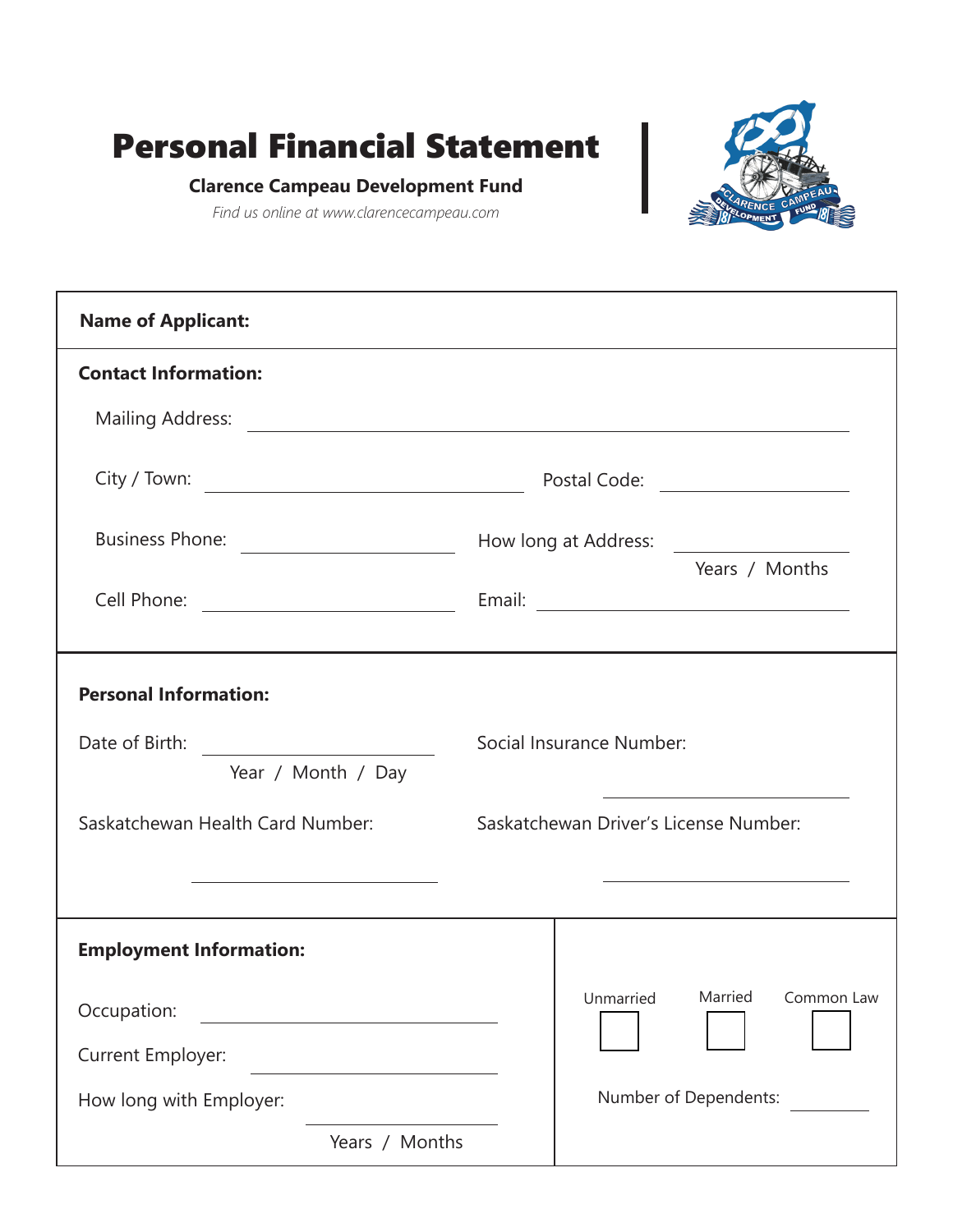| <b>Income Taxes</b>                                                                                                                                                                                                                                        |                         |                                                                                                                     |  |  |
|------------------------------------------------------------------------------------------------------------------------------------------------------------------------------------------------------------------------------------------------------------|-------------------------|---------------------------------------------------------------------------------------------------------------------|--|--|
| Last Year Filed:                                                                                                                                                                                                                                           |                         |                                                                                                                     |  |  |
| Do you owe any taxes prior of the current year?                                                                                                                                                                                                            |                         | WCB Number, if applicable:                                                                                          |  |  |
| <b>No</b><br>Yes<br>If yes, Amount Owing:                                                                                                                                                                                                                  |                         |                                                                                                                     |  |  |
| <b>Personal Information on Spouse</b><br>Under the laws of Canada, or the Province your spouse may have a legal interest or obligation arising from your business dealings and may also have<br>an interest in your personal assets.                       |                         |                                                                                                                     |  |  |
| Name:                                                                                                                                                                                                                                                      | Employer & Occupation:  |                                                                                                                     |  |  |
| Date of Birth:                                                                                                                                                                                                                                             | How Long with Employer: |                                                                                                                     |  |  |
| SIN:                                                                                                                                                                                                                                                       | Work Phone:             | <u> 1980 - Johann Barn, mars eta bainar eta baina eta baina eta baina eta baina eta baina eta baina eta baina e</u> |  |  |
|                                                                                                                                                                                                                                                            |                         |                                                                                                                     |  |  |
| <b>Additional Information</b><br>Have you, or any business that you own or have previously owned, received financial assistance from the<br>Government of Canada (including the Métis Assistance Program). If yes, please describe.                        |                         |                                                                                                                     |  |  |
| Are you applying to any other government programs for financial assistance for this project? If yes, please<br>describe.                                                                                                                                   |                         |                                                                                                                     |  |  |
| Do you, or your business, owe money to the Government of Canada? If yes, please indicate to which department<br>or agency and list amount(s).                                                                                                              |                         |                                                                                                                     |  |  |
| Have you already made any financial commitments for the project? If yes, please list amount(s). Note: Any<br>costs for which you have made a legal commitment prior to project approval will not be eligible for the Métis<br>Entrepreneur Equity Program. |                         |                                                                                                                     |  |  |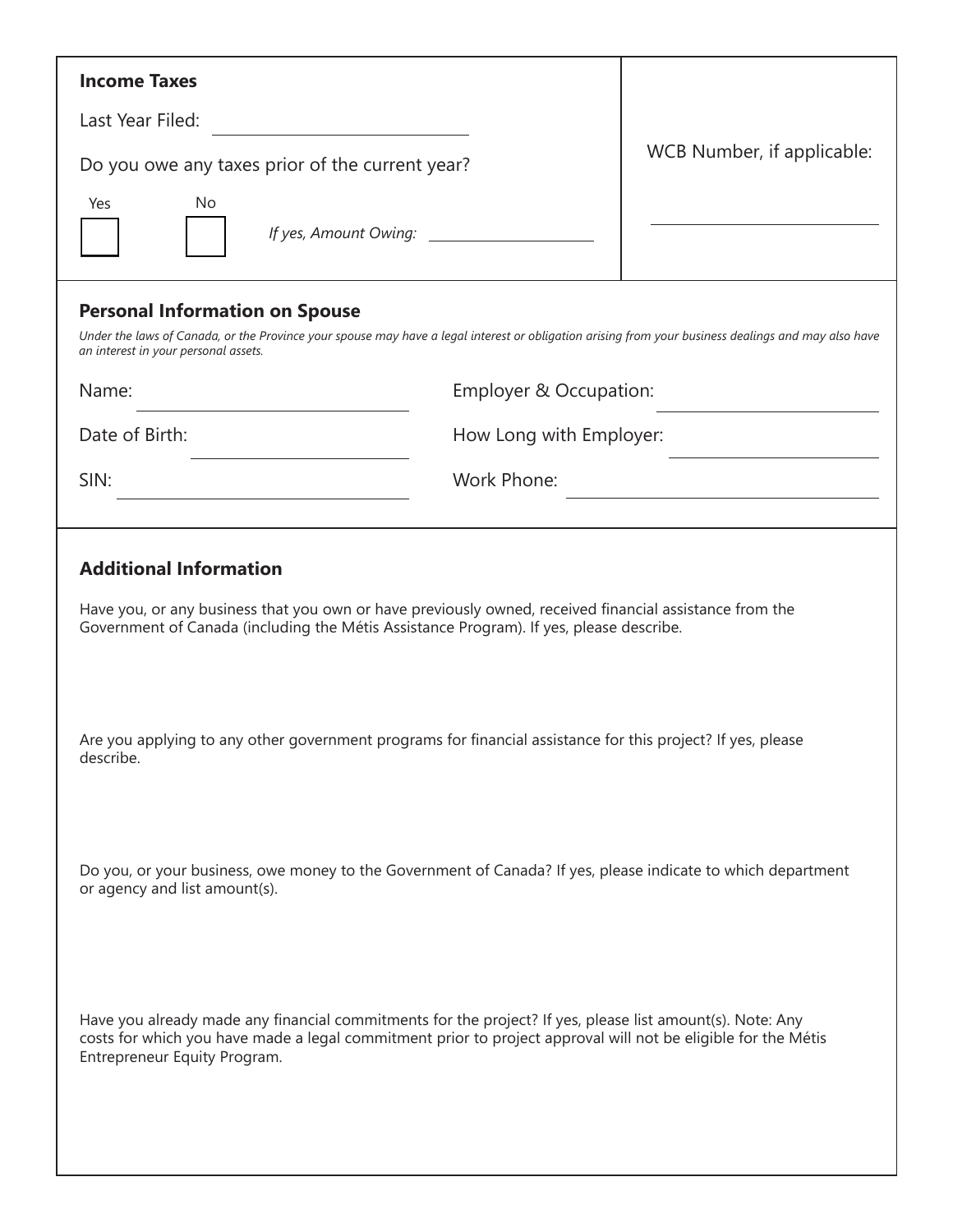**Assets** (List & Describe) **Liabilities** (List & Describe)

| <b>Total Chequing</b>          | \$         |                             | <b>Balance</b><br>Owing | Monthly<br>Payment |
|--------------------------------|------------|-----------------------------|-------------------------|--------------------|
| <b>Total Savings</b>           |            | <b>Bank Loans</b>           | \$                      |                    |
| Vehicles                       |            | Mortgage                    |                         |                    |
| Investments                    |            | Monthly Rent                |                         |                    |
| Home Value                     |            | <b>Credit Cards</b>         |                         |                    |
| Retirement<br>Accounts         |            | Other<br>Obligations        |                         |                    |
| <b>Other Assets</b><br>Specify |            | Total<br>Liabilities (B)    | \$<br>0.00              | 0.00               |
| <b>Total Assets (A)</b>        | \$<br>0.00 | <b>Net Worth</b><br>$A - B$ | \$                      | 0.00               |

## **Personal Financial Institution:**

| Contact:                           |      |      |                                                                                                              |
|------------------------------------|------|------|--------------------------------------------------------------------------------------------------------------|
| Address:                           |      |      |                                                                                                              |
| Phone:                             | Fax: |      | Email:                                                                                                       |
| <b>Income Sources</b>              |      |      |                                                                                                              |
| Your Gross Monthly Salary          |      |      | Are you providing personal support for obligations<br>not listed above (ie. co-signer, endorser, quarantor)? |
| <b>Spouse Gross Monthly Salary</b> |      |      | Yes<br>No                                                                                                    |
| Net Monthly Rental Income          |      |      | If yes, please provide details below:                                                                        |
| Other Income                       |      |      |                                                                                                              |
| <b>Total Income</b>                |      | 0.00 |                                                                                                              |